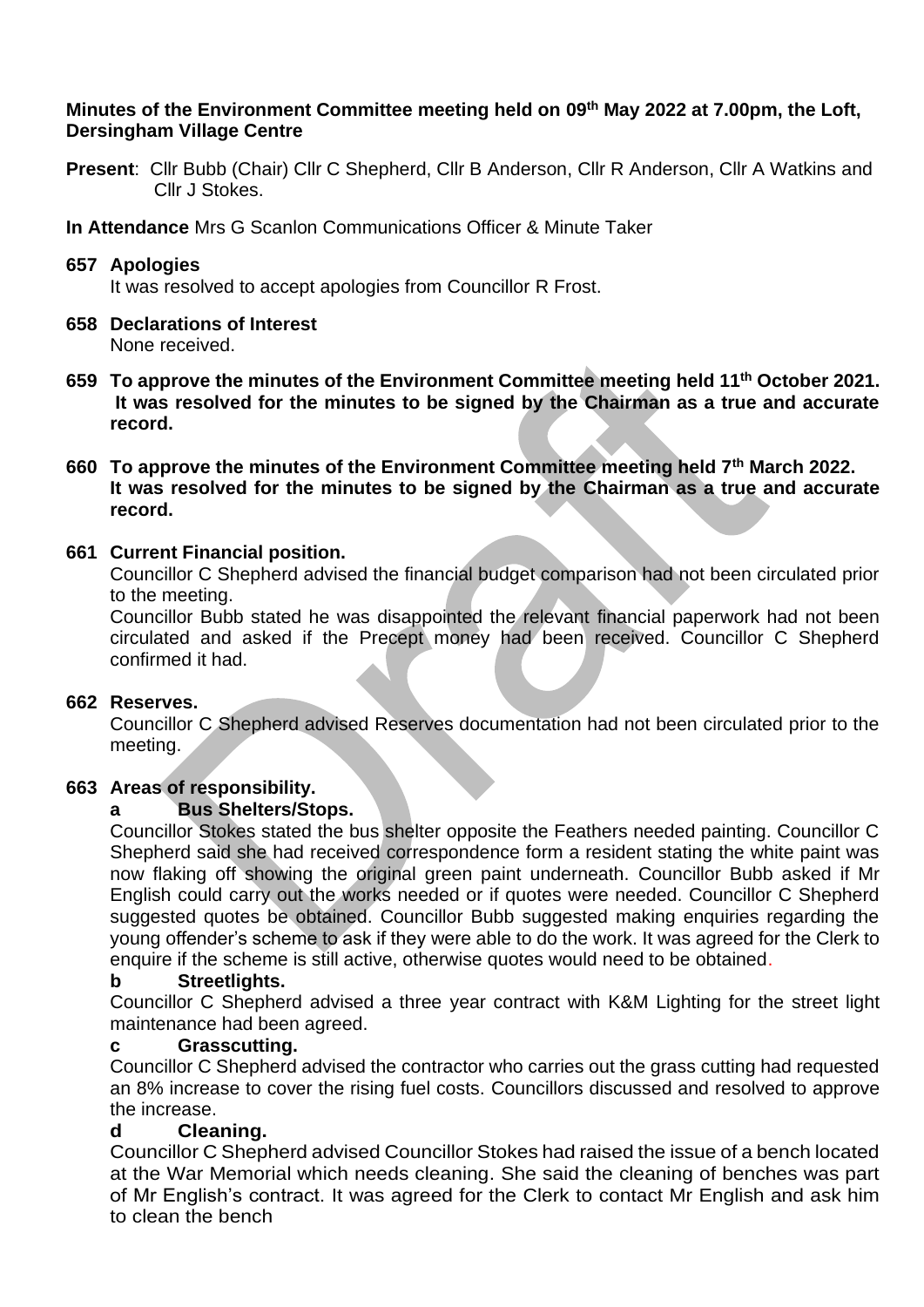## **f Seats & Benches.**

Councillor C Shepherd advised she had received a further email from a resident from Hanover Court asking the Parish Council to reconsider the outcome of her request for a bench at the Lynn Road end of Manor Road. After discussion Committee agreed to reconsider a bench in the area. Councillor C Shepherd said she would establish who owned the land suggested for the bench and would ask the Clerk to obtain prices for a bench.

# **g Dog Bins & Sponsorship.**

Councillor Bubb asked if the dog bin sponsorship had been updated, it was agreed to ask the Clerk to update sponsorship.

# **i Tree Warden.**

Councillor B Anderson stated no Councillors had volunteered to be Deputy Tree Warden at the last Full Council meeting. **It was resolved to approve Councillor Watkins as Deputy Tree Warden.**

#### **664 The Warren.**

Councillor Bubb expressed concerns regarding the trees recently planted on the Warren asking if they have been watered as there had been very little rain and advised he has been watering the newly planted tree by the village sign. Councillor C Shepherd said she has watered the new tree on the recreation ground, and she had delivered the spiral guards to the parishioner who had requested them and as agreed at the previous Environment Committee meeting.

Councillor C Shepherd stated she had received an email from a parishioner who had raised concerns the log seat on the Warren had been vandalised. Councillor B Bubb said the bark had naturally come away from the log. Councillor C Shepherd said she would contact Mr Hickling requesting an update on the other log bench due to be placed on the Warren.

#### **664 Recreation area.**

#### **a Review of cleaning.**

Councillor C Shepherd asked if the Committee wished to continue with the cleaning of the play area. Councillor Stokes proposed the cleaning remained in place until September as the play area will be continually used throughout the school holidays. **It was resolved to approve the proposal.**

#### **b Five Year Plan.**

Councillor R Anderson asked if there had been work carried out on the gate closers at the play area as the gate is unable to be secured due to the slider missing. Councillor C Shepherd advised this has been reported and an update is expected.

Councillor R Anderson advised the Clerk had tried to obtain 7 quotes for the replacement of the basketball hoops, however only two had been received. The quotes obtained were considerably higher than the Committee had budgeted for, therefore Councillor R Anderson proposed, as part of this year's plan, a new single basketball hoop be purchased and installed and next year a hard surface be considered around the hoop. **It was resolved to approve the proposal and for the Clerk to obtain quotes for a new basketball hoop and installation.** 

Councillor C Shepherd reported she had received an email form a Parishioner asking the Parish Council to consider erecting combined Rugby/Football posts on the recreation ground. Councillors considered the area to be inappropriate for rugby posts as there is a high risk of the ball being kicked over the fencing and into the surrounding roads. Councillors discussed the removal of the existing goal posts and agreed this would be discussed as part of next year's plans.

Councillor C Shepherd advised the yearly ROSPA check is overdue on the play area and skatepark and said she would speak with the Clerk to arrange an inspection.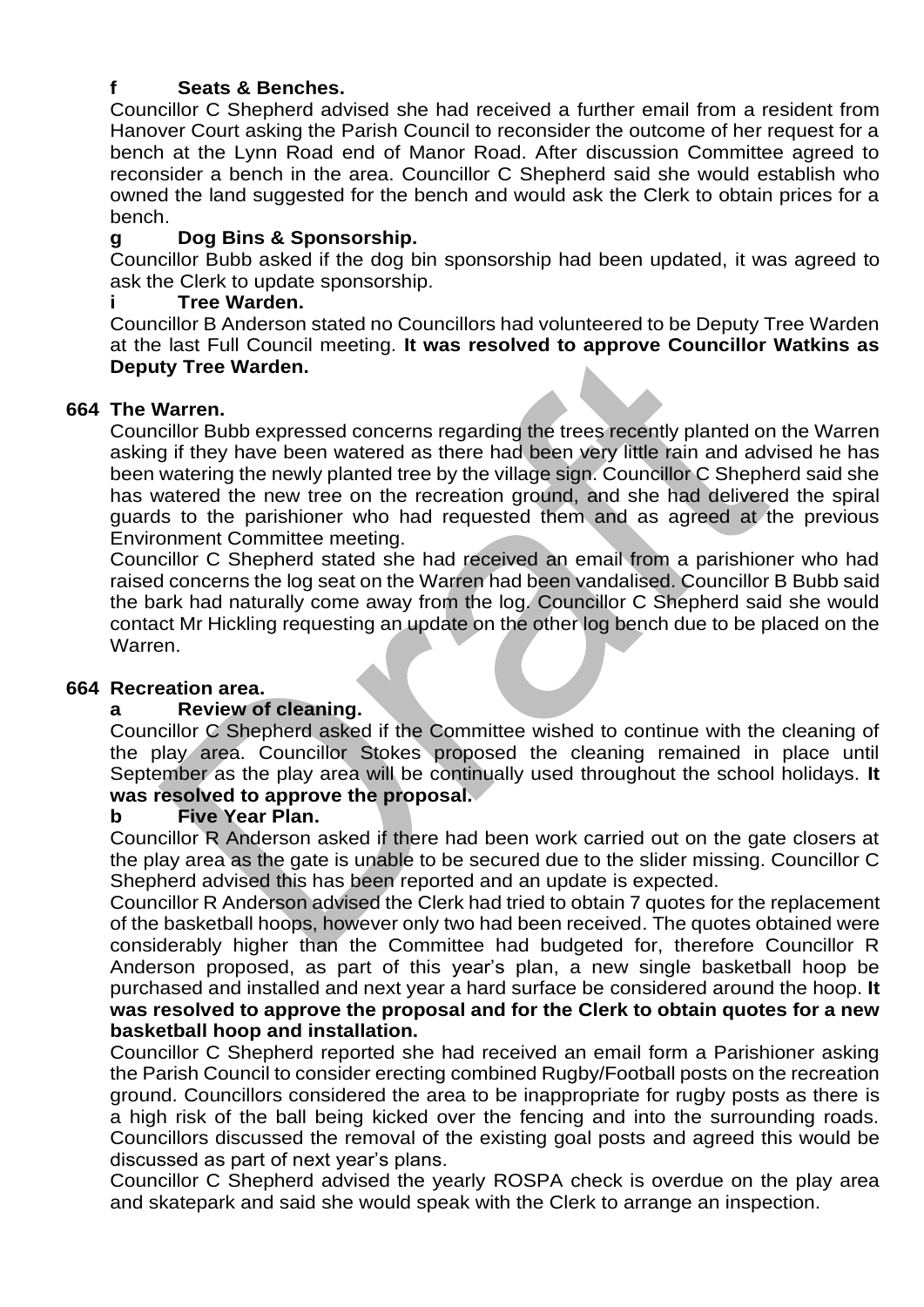# **c Removal of Basketball Hoops.**

Councillor C Shepherd said, as the Committee had agreed to obtain quotes for a new basketball hoop, she would ask the Clerk to contact local scrap metal merchants to come and dispose of the existing hoops.

## **665 War Memorial & War Memorial Gardens.**

#### **a Painting the railings.**

Councillor C Shepherd suggested the railings be painted after the Queens Platinum Jubilee celebrations. Councillor Bubb suggested, if the youth offenders' scheme is still active, they could be asked to help with the painting, if not volunteers would be needed. **It was resolved to approve to ask for 4 volunteers to paint the railings after the Jubilee celebrations, if the young offender's scheme is no longer active.** 

#### **666 Climate Control.**

Councillor B Anderson advised there had been no meeting, therefore he had nothing to report.

# **667 Rangers.**

No items were to be reported to the Rangers.

# **668 Streetlight Survey.**

#### **a Report.**

Councillor C Shepherd advised a report written by Councillor M Shepherd had been circulated, which detailed issues raised for both the concrete and steel columns. Quotes received for Glebe Road replacements had been £985.68 per column and the quote from UK Powernetwork, including discount was £6448.00 for the four columns, making the total expenditure £10,390.72 which would replace columns 9018, 9019, 9020, 9021 on Glebe Road. **It was resolved to approve the replacement of these four columns and to recommend to Full Council 50% of the funding be taken from the Project Reserves and the remainder from General Fund.**

Councillors discussed the previously approved column replacements at Valley Rise 9029 and 9030, Jubilee Drive 9031, Crest Road 9043, and Station Road 9048, for which a grant has given from the Borough Council. Having reviewed this 9043 and 9048 have no immediate risk therefore it was agreed to proceed with the remaining three columns but to ask the Clerk to discuss with UKPN their quote regarding their replacement to see if a further discount could be applied to the replacement column on Jubilee Drive. It was also pointed out that columns 9136 and 9141 on Edinburgh Way also needed to be replaced, therefore Councillor C Shepherd proposed she approaches the Borough Council for their agreement to replace 9136 and 9141 instead of 9043 and 9048.

Councillor C Shepherd proposed a site meeting be held with K&M Lighting, the Clerk, Councillor Bubb, Councillor R Anderson and herself to look at the cracked concrete columns and discuss if a metal sleeve could be put in place for the deteriorating columns or if a replacement is needed.

#### **b Response to Questions.**

Councillor C Shepherd advised more advice regarding the concrete columns was needed and the steel columns needed to be prioritised, as once they deteriorate, they soon become dangerous.

Councillor C Shepherd proposed working with K&M Lighting to establish a list of those columns that need priority attention this year.

#### **c UK Powernetwork Quotes**

This item was discussed under minute 668a.

#### **d Glebe Road Quotes.**

This item was discussed under minute 668a.